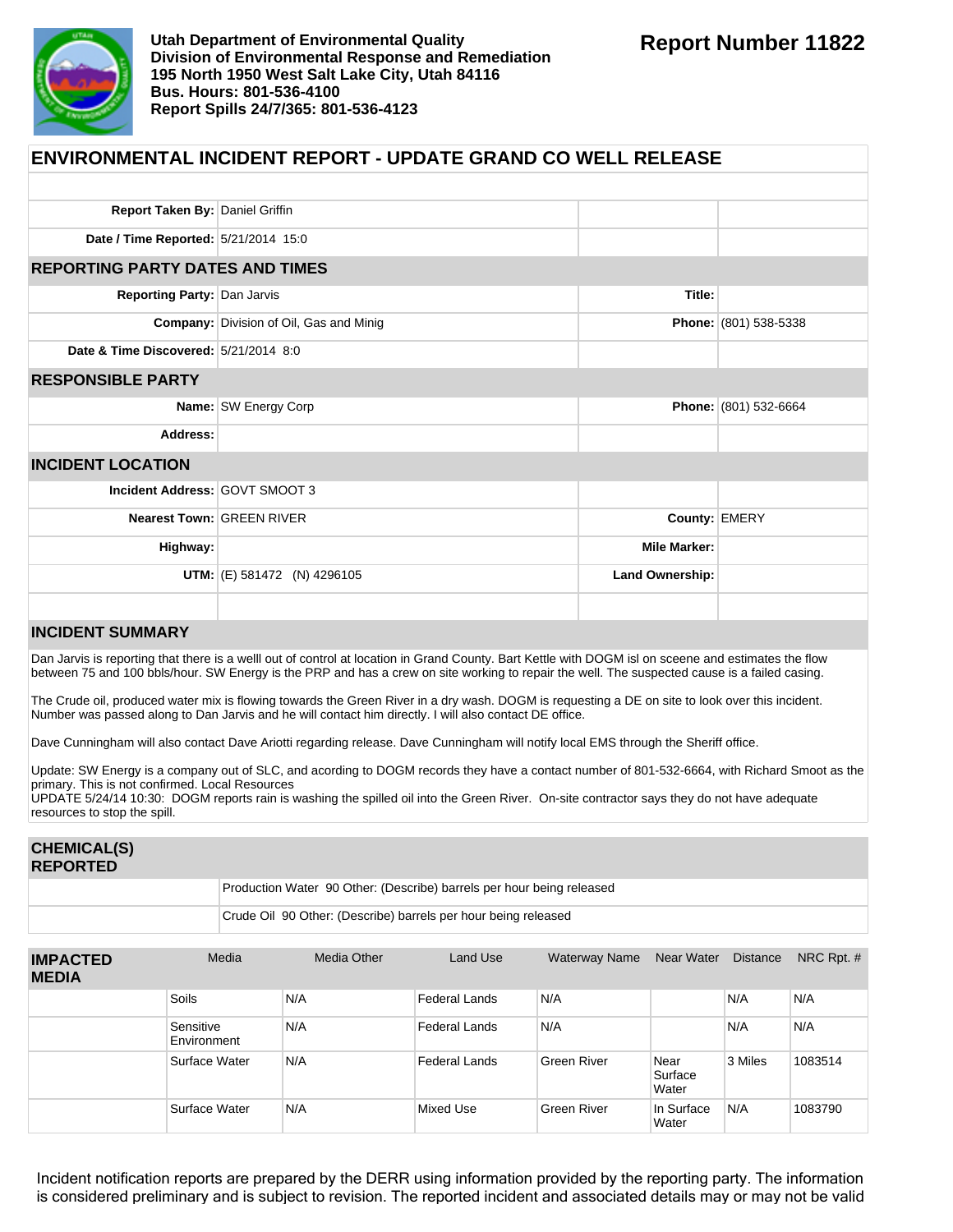

| <b>NOTIFICATIONS</b><br><b>MADE</b> | Agency            | Contact              | Date      | Time  | By                    | Active? |
|-------------------------------------|-------------------|----------------------|-----------|-------|-----------------------|---------|
|                                     | DEQ DE            | David Ariotti        | 5/21/2014 | 15:35 | <b>Daniel Griffin</b> | Active  |
|                                     | Southeast Utah HD | Dave Cunningham      | 5/21/2014 | 15:40 | Daniel Griffin        | Active  |
|                                     | <b>EPA</b>        | Hayes Griswald       | 5/21/2014 | 16:00 | Daniel gRiffin        |         |
|                                     | <b>EPA</b>        | <b>Curtis Kimbel</b> | 5/21/2014 | 16:20 | Daniel Griffin        |         |
|                                     | <b>DWQ</b>        | John Whitehead       | 5/21/2014 | 16:30 | Daniel Griffin        |         |
|                                     | <b>NRC</b>        | Lottie Johnson       | 5/21/2014 | 14:00 | Daniel griffin        |         |
|                                     | <b>EPA</b>        | <b>Steve Merrit</b>  | 5/21/2014 | 20:00 | Hayes G               | Active  |
|                                     | DEQ EDO           | Donna Spangler       | 5/21/2014 | 16:30 | Dale Urban            |         |
|                                     | <b>BLM</b>        | Jeff                 | 5/22/2014 | 11:05 | Dan Griffin           | Active  |
|                                     | <b>DOGM</b>       | Dan Jarvis           | 5/24/2014 | 10:30 | nbt                   | Active  |
|                                     | <b>NRC</b>        | <b>NRC</b>           | 5/24/2014 | 10:50 | nbt                   | Active  |
|                                     | <b>DWQ</b>        | John Whitehead       | 5/24/2014 | 10:45 | <b>Matt Garn</b>      | Active  |
|                                     | <b>DERR</b>       | <b>Brent Everett</b> | 5/24/2014 | 11:05 | nbt                   | Active  |
|                                     | <b>EPA</b>        | Hays Griswald        | 5/24/2014 | 11:15 | nbt                   | Active  |
|                                     | <b>BLM</b>        | <b>Beth Ransel</b>   | 5/27/2014 | 11:25 | Dan Griffin           |         |

| <b>ACTIONS TAKEN</b> | Date     | Agency | Action | <b>Action Details</b>                                                                                                                                                                                                         |
|----------------------|----------|--------|--------|-------------------------------------------------------------------------------------------------------------------------------------------------------------------------------------------------------------------------------|
|                      | 6/6/2014 | DEQ DE | Update | Grand County Oil Well Release (Incident #11822)<br>I assisted David Ariotti with sample collection on<br>the Green River on May 30th. See Dave"s email<br>updates/weekly reports for details and updates on<br>this incident. |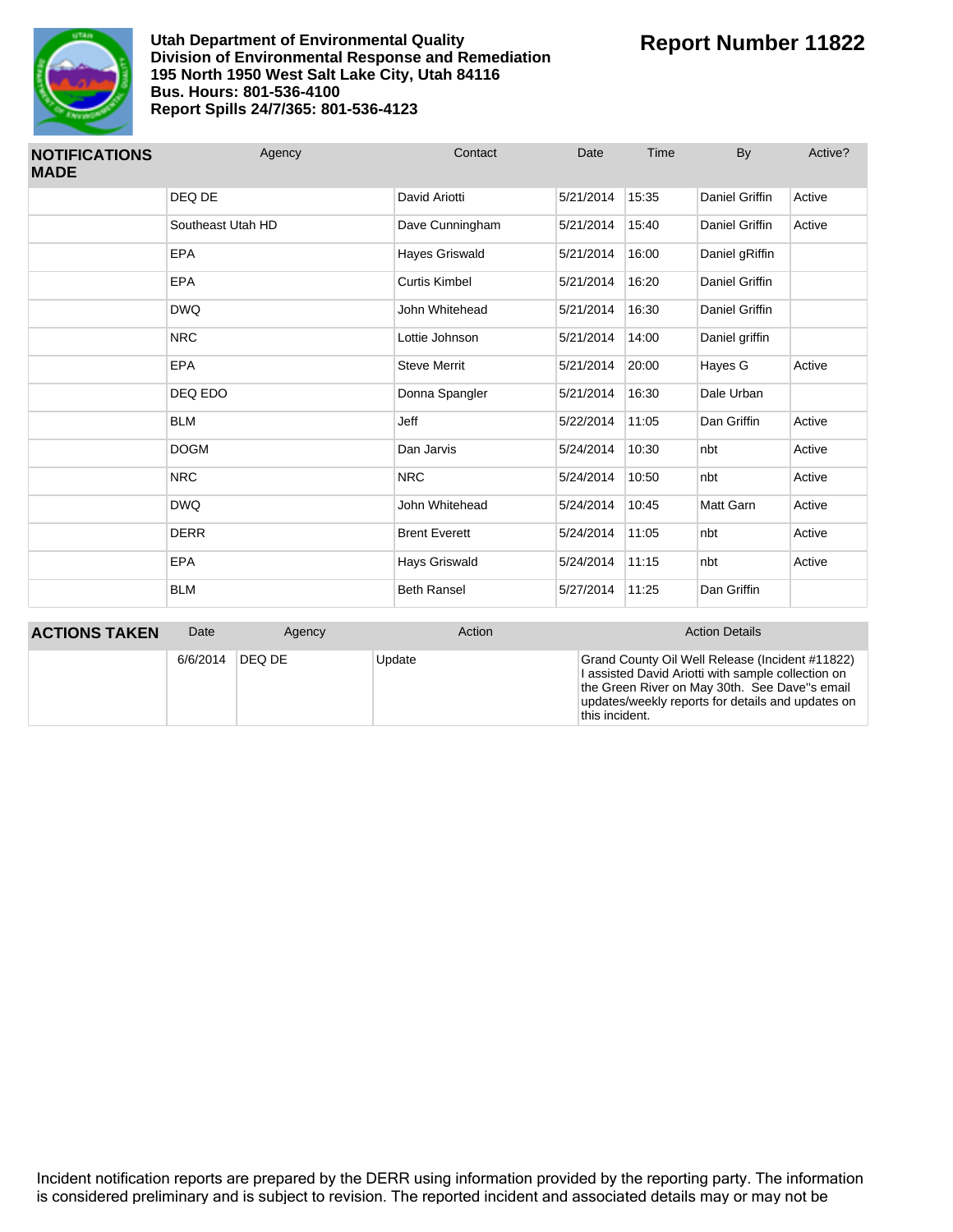

| <b>ACTIONS TAKEN</b> | Date               | Agency | Action | <b>Action Details</b>                                                                                                                                                                                                                                                                                                                                                                                                                                                                                                                                                                                                                                                                                                                                                                                                                                                                                                                                                                                                                                                                                                                                                                                                                                                                                                                                                                                                                                                                                                                                                                                                                                                                                                                                                                                                                                                                                                                                                                                                                                                                                                                                                                                                         |
|----------------------|--------------------|--------|--------|-------------------------------------------------------------------------------------------------------------------------------------------------------------------------------------------------------------------------------------------------------------------------------------------------------------------------------------------------------------------------------------------------------------------------------------------------------------------------------------------------------------------------------------------------------------------------------------------------------------------------------------------------------------------------------------------------------------------------------------------------------------------------------------------------------------------------------------------------------------------------------------------------------------------------------------------------------------------------------------------------------------------------------------------------------------------------------------------------------------------------------------------------------------------------------------------------------------------------------------------------------------------------------------------------------------------------------------------------------------------------------------------------------------------------------------------------------------------------------------------------------------------------------------------------------------------------------------------------------------------------------------------------------------------------------------------------------------------------------------------------------------------------------------------------------------------------------------------------------------------------------------------------------------------------------------------------------------------------------------------------------------------------------------------------------------------------------------------------------------------------------------------------------------------------------------------------------------------------------|
|                      | 5/29/2014   DEQ DE |        | Update | Custom Environmental Services was retained by<br>SW Energy to clean up the release. CES has been<br>on site since Friday May 23. The storm event on<br>Saturday moved the original release into the Green<br>River. Based upon observations made on May 21<br>and 22, the amount of product which was washed<br>into the Green River was probably not significant.<br>The containment dams at the well pad were not<br>affected by the storm. All released product in the<br>containment ponds was removed and properly<br>disposed of at Danish Flats prior to the storm.<br>There are now two underflow containment dams.<br>One is at the well pad and another is located near<br>the Green River. Hard booms have also been<br>placed in the calm water at the confluence of the<br>wash with the Green River. The clean up<br>operation is proceeding without problems. Bart<br>Kettle of DOGM and Clifford Giffen of the BLM are<br>on site daily providing technical assistance and<br>oversight. Contaminated soil and vegetation will<br>be removed and disposed of at approved facilities.<br>A temporary containment pad has been<br>constructed to collect the contaminated soil and<br>debris. The pad is properly lined and bermed. The<br>majority of clean up in the immediate vicinity of the<br>pad is complete. Crew will now focus on the<br>drainage. Equipment will be used where the<br>terrain allows. There are considerable portions of<br>the drainage which are not accessible with<br>equipment. These areas will be cleaned with hand<br>labor crews.<br>The initial actions taken by SW Energy to contain<br>the release at the well pad greatly reduced the<br>potential release to the Green River.<br>Recommendations offered by initial response<br>personnel, especially Bart Kettle of DOGM and<br>Steve Merritt of EPA were followed.<br>BLM will provide oversight of the clean up. Bart<br>Kettle of DOGM will provide technical assistance. I<br>see no need for daily inspections by DEQ. I plan<br>on making weekly inspections until clean up is<br>complete. I requested SW Energy provide weekly<br>summaries of progress. These will be forwarded to<br>myself through the BLM |
|                      | 5/27/2014 BLM      |        | Update | Beth gave a quick update over the phone.<br>Reporting that the control styructures that were in<br>place on Friday evening were over come by that<br>night storms, some oil was washed to the river, but<br>not all. More structures were installed along wash<br>Sunday nights storm did not result in a release of<br>oil to the river, oil and water were contained in the<br>control structers, underflows allowed water to run<br>off and seperated out the oil.<br>Soils at the pad site are being removed and staged<br>in a contained area until disposal can be done. oil<br>and water at the sites is being pumped and<br>removed for disposal. cleanup in the wash is<br>ongoing.<br>Also, BLM has a web page dedicated to this spill<br>on the filed office page. www.blm.gov/utah/moab/<br>then there is a link to the Salt Wash Oil Spill. They<br>are updateing it daily, and have photos from site<br>visits.<br>New EPA OSC is Curtis Kimbel. Arrived Monday.                                                                                                                                                                                                                                                                                                                                                                                                                                                                                                                                                                                                                                                                                                                                                                                                                                                                                                                                                                                                                                                                                                                                                                                                                                                |

Incident notification reports are prepared by the DERR using information provided by the reporting party. The information is considered preliminary and is subject to revision. The reported incident and associated details may or may not be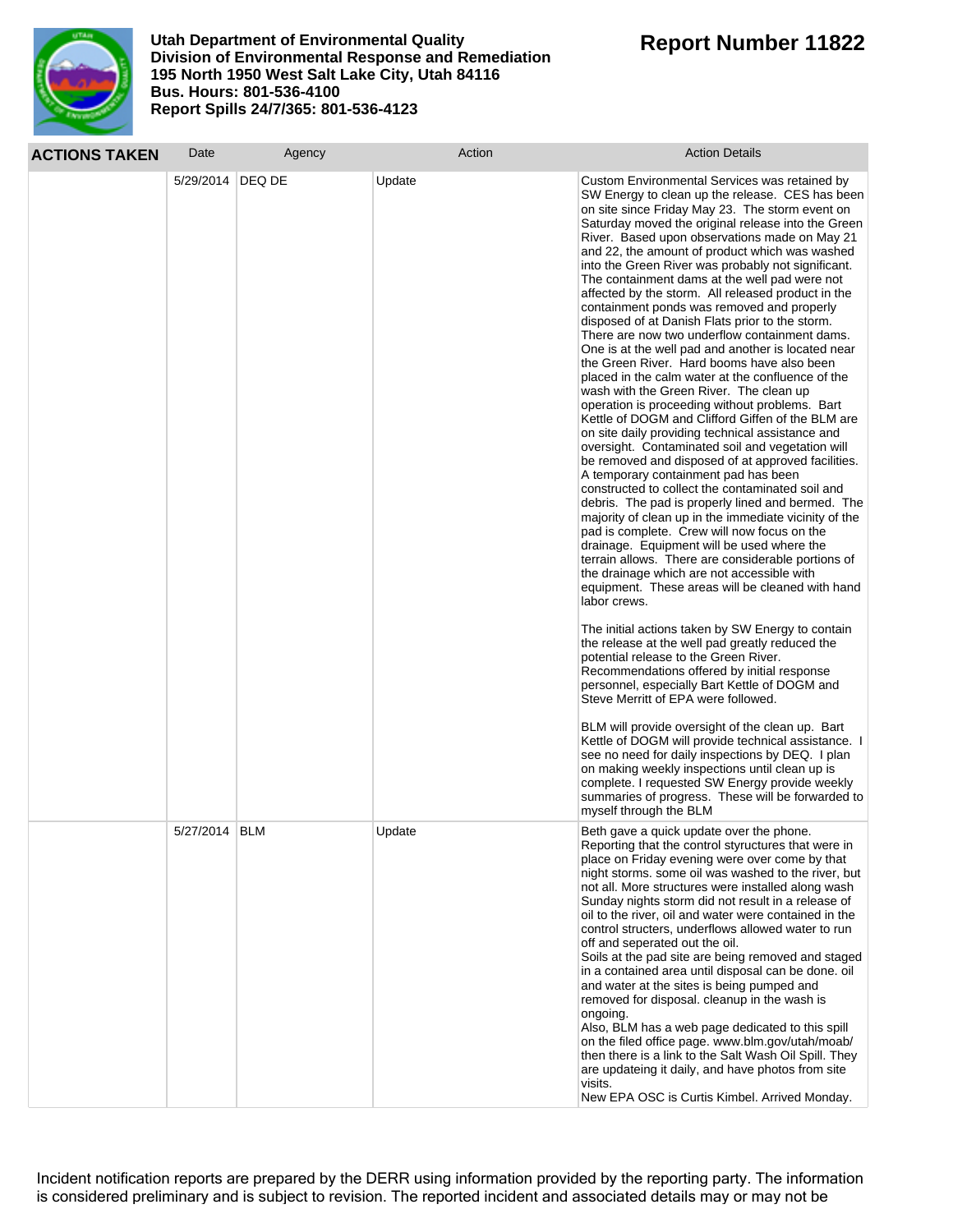

| <b>ACTIONS TAKEN</b> | Date             | Agency | Action                           | <b>Action Details</b>                                                                                                                                                                                                                                                                                                                                                                                                                                                                                                                                                                                                                                                                                                                                                                                                                                                                                                                                                                                                                                                                                                                                                                                                                                   |
|----------------------|------------------|--------|----------------------------------|---------------------------------------------------------------------------------------------------------------------------------------------------------------------------------------------------------------------------------------------------------------------------------------------------------------------------------------------------------------------------------------------------------------------------------------------------------------------------------------------------------------------------------------------------------------------------------------------------------------------------------------------------------------------------------------------------------------------------------------------------------------------------------------------------------------------------------------------------------------------------------------------------------------------------------------------------------------------------------------------------------------------------------------------------------------------------------------------------------------------------------------------------------------------------------------------------------------------------------------------------------|
|                      | 5/24/2014   DOGM |        | Misc (describe):                 | Rainstorm is washing spilled oil into the Green<br>River. NRC was notified. Coordination with all<br>involved agencies in being initiated once more.                                                                                                                                                                                                                                                                                                                                                                                                                                                                                                                                                                                                                                                                                                                                                                                                                                                                                                                                                                                                                                                                                                    |
|                      | 5/24/2014 EPA    |        | <b>Emergency Response action</b> | EPA OSC Curtis Kimbel is responding to the site<br>from Denver. Coordination was made with Jim<br>Harris who is responding to the site with a<br>sampling crew from the Division of Water Quality                                                                                                                                                                                                                                                                                                                                                                                                                                                                                                                                                                                                                                                                                                                                                                                                                                                                                                                                                                                                                                                       |
|                      | 5/22/2014 DOGM   |        | Update                           | Attempts to control flows during the night with<br>heavy brine water failed. Currently 16 lb/gal mud is<br>being moved to the site for an attempt to control<br>flows mid day today.<br>Fluids overwhelmed primary containment in the<br>night, secondary containment is now full. Primary<br>containment has been repaired but is filling quickly.<br>Additional containment is being constructed at this<br>time. Fluids have not reached the Green River at<br>this time. It is still unknown how far from the well<br>fluids have traveled but initial investigation on the<br>ground have suggested up to a mile. Flows are<br>still unknown but appear to be in the neighborhood<br>of 100 bbls/hour with no signs of deceased flows.<br>A run for basic supplies for personal who have<br>been on site for extend time is being made. There<br>is becoming a significant need for additional vac<br>truck to manage fluids.                                                                                                                                                                                                                                                                                                                      |
|                      | 5/22/2014 EPA    |        | Update                           | PA arrived on site about 30 minutes ago and is<br>working with DOGM and BLM to form some kind of<br>hasty unified command, which will also be<br>represented by DEQ, to formulate some<br>contingency plans in case the mudding operation is<br>unsuccessful and the well continues spewing.<br>From my perspective at this point, the well operator<br>appears ill equipped to address this issue with<br>organic or contract resources, but we will continue<br>working with them and the folks who "ve been on<br>the ground overnight to do what we can. EPA has<br>immediate access to the Oil Spill Liabilty Trust fund<br>and contract resources that can be brought to bear<br>on this incident. We are already in touch with our<br>contractors to look into subcontracting with<br>specialty oilfield service contractor support to shut<br>in the well and secure the source if need be. Other<br>objectives for today from EPA"s perspective are to<br>determine extent of migration down the drainage<br>and identify a suitable location for construction of<br>an underflow dam structure that is sized to handle<br>rainfall events possible tomorrow or Saturday and<br>prevent flow from reaching the Green River. More<br>to follow. |
|                      | 5/22/2014 DWQ    |        | Update                           | Photos received from DOGM and Dave ariotti will<br>be compiled and sent out in a simpler format for<br>sharing in email With the next update.                                                                                                                                                                                                                                                                                                                                                                                                                                                                                                                                                                                                                                                                                                                                                                                                                                                                                                                                                                                                                                                                                                           |

Incident notification reports are prepared by the DERR using information provided by the reporting party. The information is considered preliminary and is subject to revision. The reported incident and associated details may or may not be